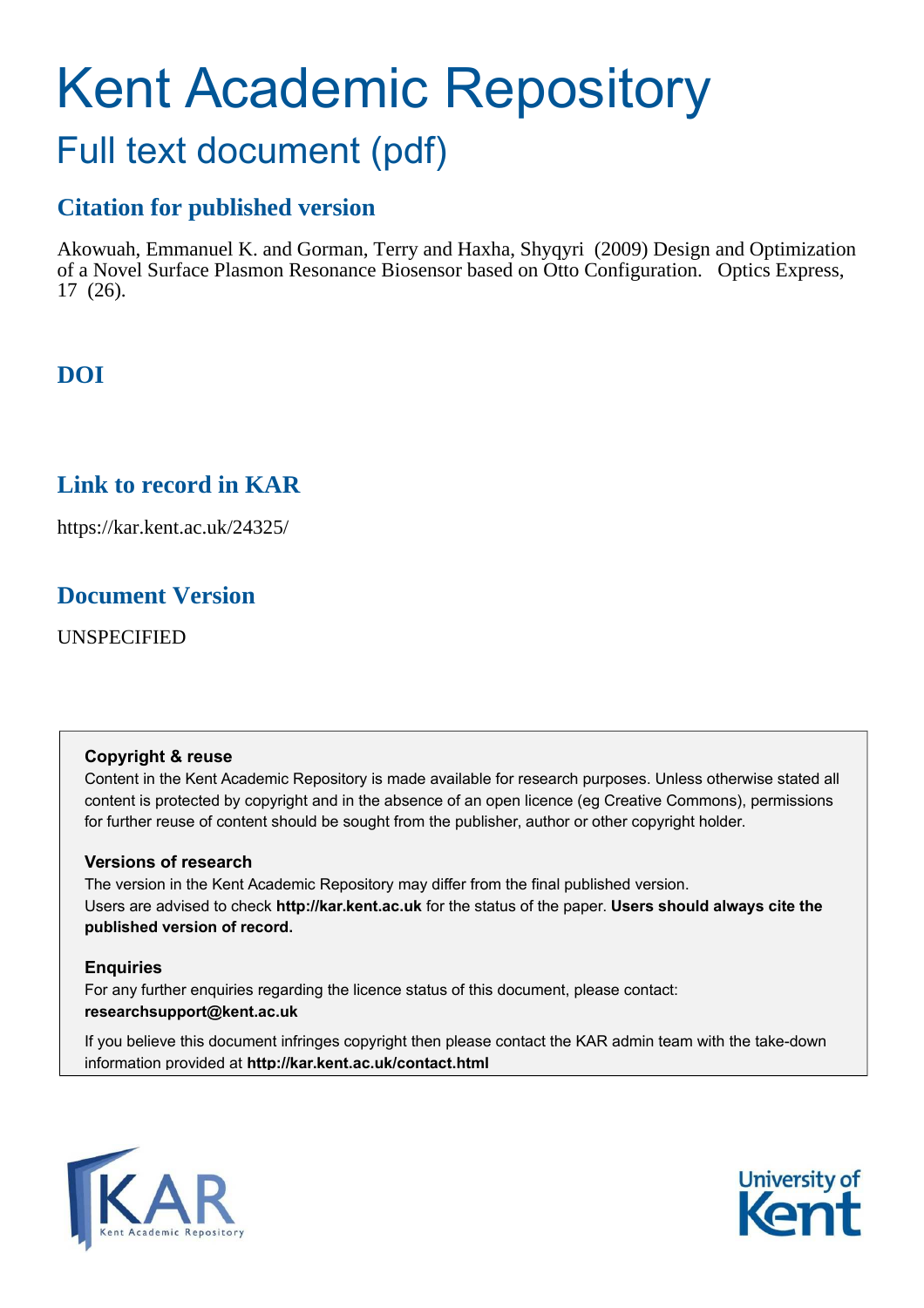### **Design and optimization of a novel surface plasmon resonance biosensor based on Otto configuration**

### **E. K. Akowuah, T. Gorman, and S. Haxha\***

*Broadband and Wireless Communication group, Department of Electronics, University of Kent, Canterbury, CT2 7NT, UK* 

\*S.Haxha@kent.ac.uk

**Abstract:** A theoretical study on a novel planar waveguide surface Plasmon Biosensor is presented in this paper. The proposed biosensor has a configuration similar to the Otto excitation mechanism for surface Plasmon polaritons. The performance of the device with respect to key system parameters such as gap - width and device length is investigated using an eigenmode solver with perfectly matched layers (PML). Device resolution of  $2.3 \times 10^{-6}$  RIU has been demonstrated for an aqueous analyte.

©2009 Optical Society of America

**OCIS codes:** (130.6010) Sensors; (240.6680) Surface plasmons; (060.2370) Fiber optics sensors; (130.3120) Integrated optics devices.

#### **References and links**

- 1. J. Homola, S. Yee, and G. Gauglitz, "Surface plasmon resonance sensors: review," Sens. Actuators B Chem. **54**(1-2), 3–15 (1999).
- 2. C. Mouvet, R. D. Harris, C. Maciag, B. J. Luff, J. S. Wilkinson, J. Piehler, A. Brecht, G. Gauglitz, R. Abuknesha, and G. Ismail, "Determination of simazine in water samples by waveguide surface plasmon resonance," Anal. Chim. Acta **338**(1-2), 109–117 (1997).
- 3. J. Homola, J. Dostálek, S. F. Chen, A. Rasooly, S. Jiang, and S. S. Yee, "Spectral surface plasmon resonance biosensor for detection of staphylococcal enterotoxin B in milk," Int. J. Food Microbiol. **75**(1-2), 61–69 (2002).
- 4. V. Koubová, E. Brynda, L. Karasová, J. Skvor, J. Homola, J. Dostálek, P. Tobiska, and J. Rosický, "Detection of foodborne pathogens using surface plasmon resonance biosensors," Sens. Actuat. B **74**, 100–105 (2001).
- 5. T. T. Goodrich, H. J. Lee, and R. M. Corn, "Direct detection of genomic DNA by enzymatically amplified SPR imaging measurements of RNA microarrays," J. Am. Chem. Soc. **126**(13), 4086–4087 (2004).
- 6. X. D. Hoa, A. G. Kirk, and M. Tabrizian, "Towards integrated and sensitive surface plasmon resonance biosensors: a review of recent progress," Biosens. Bioelectron. **23**(2), 151–160 (2007).
- 7. J. Dostálek, J. Ctyroký, J. Homola, E. Brynda, M. Skalský, P. Nekvindová, J. Spirková, J. Skvor, and J. Schröfel, "Surface plasmon resonance biosensor based on integrated optical waveguide," Sens. Actuat. B **76**, 8–12 (2001).
- 8. R. C. Jorgenson, and S. S. Yee, "A fiber-optics chemical sensor based on surface plasmon resonance," Sens. Actuators B Chem. **12**(3), 213–220 (1993).
- 9. M. Niggemann, A. Katerkamp, M. Pellmann, P. Bolsmann, J. Reinbold, and K. Cammann, "Remote sensing of tetrachloroethene with a micro-fibre optical gas sensor based on surface plasmon resonance spectroscopy," Sens. Actuators B Chem. **34**(1-3), 328–333 (1996).
- 10. R. Slavík, J. Homola, and E. Brynda, "A miniature fiber optic surface plasmon resonance sensor for fast detection of Staphylococcal enterotoxin B," Biosens. Bioelectron. **17**(6-7), 591–595 (2002).
- 11. A. J. C. Tubb, F. P. Payne, R. B. Millington, and C. R. Lowe, "Single-mode optical fibre surface plasma wave chemical sensor," Sens. Actuators B Chem. **41**(1-3), 71–79 (1997).
- 12. L. A. Obando, and K. S. Booksh, "Tuning dynamic range and sensitivity of white-light, multimode, fiber-optic surface plasmon resonance sensors," Anal. Chem. **71**(22), 5116–5122 (1999).
- 13. A. Hassani, B. Gauvreau, M. Fassi Fehri, A. Kabashin, and M. Skorobogatiy, "Photonic crystal fiber and waveguide-based surface plasmon resonance sensors for application in the visible and Near-IR," Electromagnetics **28**(3), 198 (2008).
- 14. T. Allsop, R. Neal, C. Mou, P. Brown, S. Saied, S. Rehman, K. Kalli, D. J. Webb, J. Sullivan, D. Mapps, and I. Bennion, "Exploitation of multilayer coatings for infrared surface plasmon resonance fiber sensors," Appl. Opt. **48**(2), 276–286 (2009).
- 15. R. Jha, R. K. Verma, and B. D. Gupta, "Surface Plasmon Resonance-Based Tapered Fiber Optic Sensor: Sensitivity Enhancement by Introducing a Teflon Layer Between Core and Metal Layer," Plasmonics **3**(4), 151– 156 (2008).
- 16. H. P. Ho, W. Yuan, C. L. Wong, S. Y. Wu, Y. K. Suen, S. K. Kong, and C. L. Lin, "Sensitivity enhancement based on application of multi-pass interferometry in phase-sensitive surface plasmon resonance biosensor," Opt. Commun. **275**(2), 491–496 (2007).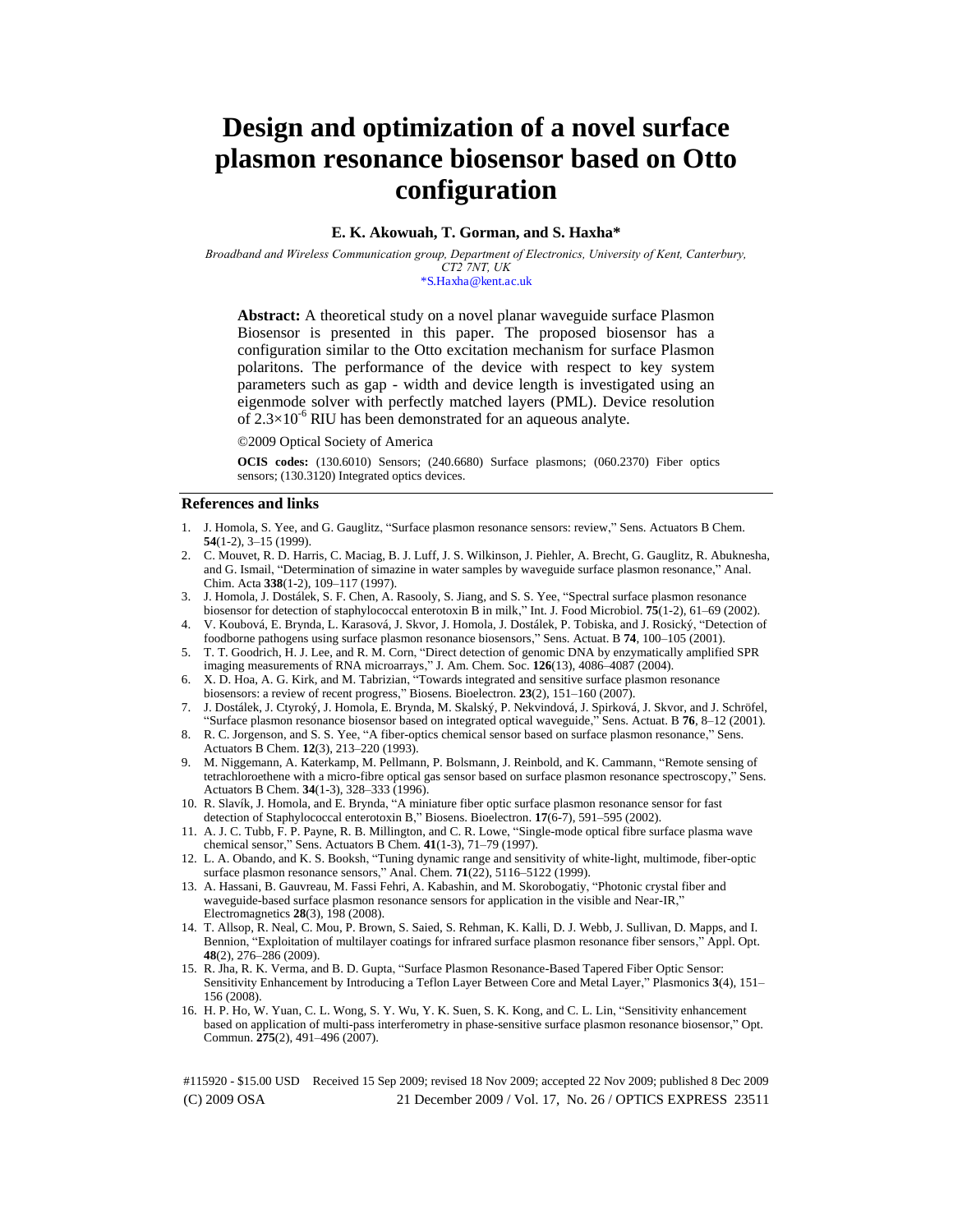- 17. R. Jha, and A. K. Sharma, "High-performance sensor based on surface plasmon resonance with chalcogenide prism and aluminum for detection in infrared," Opt. Lett. **34**(6), 749–751 (2009).
- 18. P. Debackere, S. Scheerlinck, P. Bienstman, and R. Baets, "Surface plasmon interferometer in silicon-oninsulator: novel concept for an integrated biosensor," in 3rd International Conference on Group IV Photonics(IEEE, Ottawa, CANADA, 2006), pp. 7–9.
- 19. S. A. Maier, "Plasmonics: Fundamentals and Applications," Springer, New York, 40 52 (2007)
- 20. A. D. Boardman, "Electromagnetic surface modes," Wiley, Chichester (1982).
- 21. E. Kretschmann, and H. Raether, "Radiative decay of nonradiative surface plasmons excited by light," Z. Naturforsch. A **23**, 2135–2136 (1968).
- 22. R. D. Harris, and J. S. Wilkinson, "Waveguide surface Plasmon resonance sensors," Sens. Actuators B Chem. **29**(1-3), 261–267 (1995).
- 23. R. Ramaswamy, and R. Srivastava, "Ion exchanged glass waveguides: a review," J. Lightwave Technol. **6**(6), 984–1000 (1988).
- 24. P. Noutsios, and G. L. Yip, "Characterization and modeling of planar surface and buried glass waveguides made by field-assisted K^+ ion exchange," Appl. Opt. **31**(25), 5283–5291 (1992).
- 25. H. de Bruijn, R. Kooyman, and J. Greve, "Choice of metal and wavelength for surface-plasmon resonance sensors: some considerations," Appl. Opt. **31**(4), 440\_1–442 (1992).
- 26. M. L. Nesterov, A. V. Kats, and S. K. Turitsyn, "Extremely short-length surface plasmon resonance devices," Opt. Express **16**(25), 20227–20240 (2008).
- 27. C. Jung, S. Yee, and K. Kuhn, "Integrated-Optics Wave-Guide Modulator Based On Surface-Plasmon Resonance," J. Lightwave Technol. **12**(10), 1802–1806 (1994).
- 28. R. Levy, and S. Ruschin, "Design of a Single-Channel Modal Interferometer Waveguide Sensor," IEEE Sens. J. **9**(2), 146–153 (2009).
- 29. CAMFR, http://camfr.sourceforge.net.
- 30. P. Yeh, "Optical Waves in Layered Media," Wiley, New York, (1988).
- 31. J. Chilwell, and I. Hodgkinson, "Thin-films field-transfer matrix theory of planar multilayer waveguides and eflection from prism-loaded waveguides," J. Opt. Soc. Am. A **1**(7), 742–753 (1984).
- 32. A. Ghatak, K. Thyagarajan, and M. Shenoy, "Numerical analysis of planar optical waveguides using matrix approach," J. Lightwave Technol. **5**(5), 660–667 (1987).
- 33. R. Syms, and J. Cozens, Optical Guided Waves and Devices, McGraw-Hill, London, (1992).
- 34. P. B. Johnson, and R. W. Christy, "Optical-Constants of Noble-Metals," Phys. Rev. B **6**(12), 4370–4379 (1972). 35. B. Gauvreau, A. Hassani, M. Fassi Fehri, A. Kabashin, and M. A. Skorobogatiy, "Photonic bandgap fiber-based
- Surface Plasmon Resonance sensors," Opt. Express **15**(18), 11413–11426 (2007).

### **1. Introduction**

The concept of Surface Plasmon Resonance (SPR) has been increasingly exploited for development of optical biosensors. SPR biosensors have found extensive application in the analysis of biomolecular interactions (BIA) and detection of chemical and biological analytes [1], where they provide benefits of real-time, sensitive and label-free technology. They have been used for detection of various chemical and biological compounds in areas such as environmental protection [2], food safety [3], [4] and medical diagnostics [5].

Currently, most commercial SPR biosensors are generally based on the traditional prismcoupled SPR configuration, which is simple, robust and highly sensitive. However, they are not amenable to miniaturization and integration [6]. There has been a growing interest in the development of robust, portable and highly sensitive SPR sensing devices capable of out of laboratory measurements. Recent progress in sensitive fiber and waveguide SPR, SPR on silicon material and multi – analyte SPR systems present options for miniaturisation and integration of SPR sensor systems [6].

Waveguide based SPR sensors aim to provide highly integrated, multichannel and robust sensing devices [6]. They have the ability to accommodate multiple sensing elements on a single platform or substrate, as these structures may be micro-fabricated in parallel or in series where wavelength division multiplexing techniques can be used to extract the signal from the different sensing elements [6]. This allows the integration of a reference signal which allows the effect of environmental changes (temperature changes, noise source) to be nullified [6,7].

Early development in fiber optic SPR sensors include a plastic-clad silica fiber with partly removed cladding [8,9], a side-polished optical fiber [10], a tapered single-mode fiber [11] and a tip-polished fiber [12]. Some recent advances include photonic crystal fiber and waveguide SPR sensors [13], lapped D-shaped fiber sensors [14] and tapered fibre optic sensors [15].In addition, concepts such as multi-pass interferometry in phase-sensitive SPR sensors [16] and the development of sensors based on chalcogenide prism and aluminum,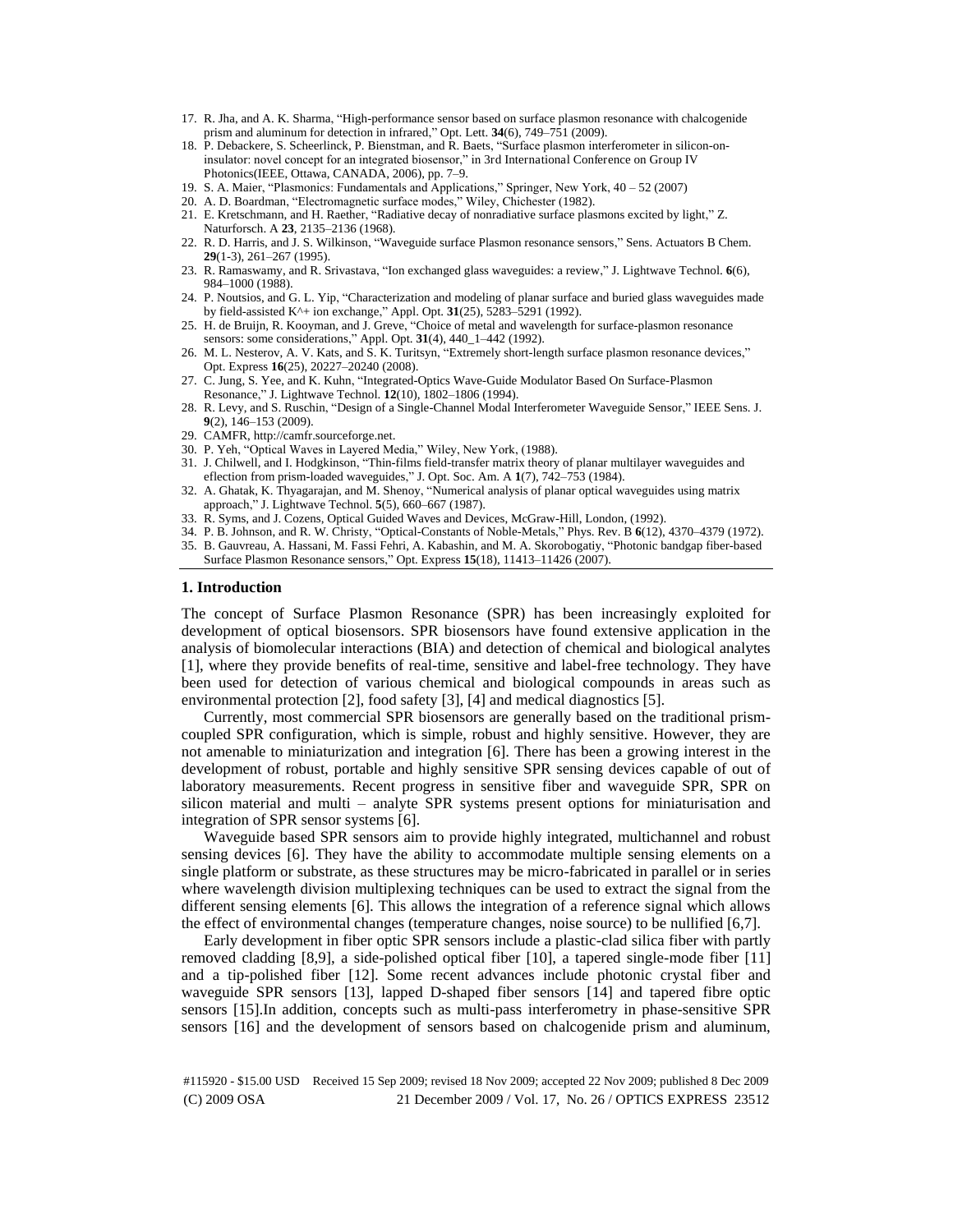provide options in realization of high performance SPR biosensors [17]. However, the integration of fiber - SPR to other biosensor components raises some design issues. Among these issues include the high precision requirement for the insertion of the fiber into a planar substrate containing fluidic circuit and chambers and the requirement of additional optical components to achieve efficient coupling of light in and out of the fiber [6].

The proposed alternative approach to fiber-based SPR has been the planar optical waveguide structure. Thin-film technologies have long been used to develop planar optical waveguides consisting of a multilayer structure of varying optical refractive index that can support a propagating light mode.

Regarding recent trends in integration and miniaturisation of SPR biosensors, Debackere et al [15] proposed a highly integrated and sensitive SPR interferometer sensor based on silicon – on – insulator technology  $[18]$ . The basic element of that sensor was a Surface Plasmon interferometer consisting of a thin layer of gold embedded in a silicon membrane. It was demonstrated that the sensor could achieve a resolution of  $1 \times 10^{-6}$  RIU. The reported sensitivity was however obtained by intensity modulation, which has been proved to be less robust to environmental noise [1]. In the same paper, it was also demonstrated that the device could achieve a sensitivity of 463.5nm / RIU with regards to wavelength interrogation [15].



Fig. 1. Cross section of the proposed waveguide SPR sensor showing various sections.

In this paper, we propose a novel planar waveguide SPR sensor based on the Otto [19] configuration. The proposed waveguide SPR sensor as shown in Fig. 1, has the analyte placed between the core and gold layer. The configuration of this sensor does not require any matching layer and therefore, makes the design very simple. We intend to demonstrate that the proposed sensor, can achieve a high sensitivity of 4300 nm / RIU. Recent advances in microfabrication and thin – film technology makes the fabrication of our proposed sensor design feasible.

A brief theory regarding waveguide SPR sensors is given in the next section, which will be followed by the discussion of simulation results and finally conclusions and future work presented in the last section.

#### **2. Theory**

A surface plasma wave (SPW) is an electromagnetic wave which propagates along the boundary between a dielectric and a metal [1]. The propagation constant of an SPW,  $\beta$ , can be expressed as:

$$
\beta = \frac{\omega}{c} \sqrt{\frac{\mathcal{E}_{M} \mathcal{E}_{D}}{\mathcal{E}_{M} + \mathcal{E}_{D}}}
$$
(1)

where  $\omega$ , is the angular frequency, c the speed of light in vacuum,  $\varepsilon_D$  and  $\varepsilon_M$  are the dielectric functions of the dielectric and metal, respectively [20]. Equation (1) describes a surface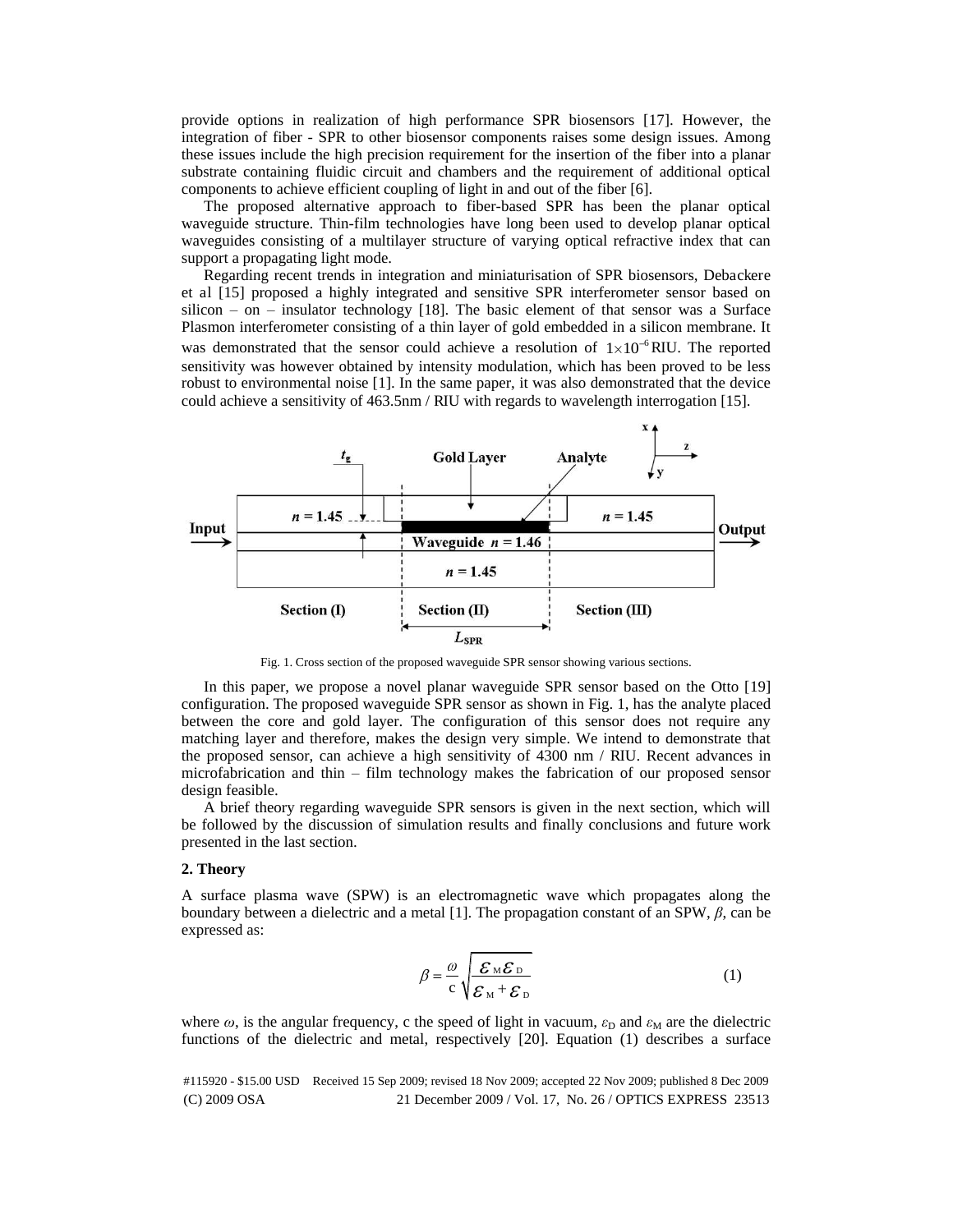Plasmon wave if the real part of  $\varepsilon_M$  is negative and  $|\varepsilon_M| < |\varepsilon_D|$  [1]. This condition is fulfilled by several metals at optical wavelengths, of which gold is most commonly employed in SPR sensors [1]. The real and imaginary parts of the propagation constant  $\beta$ , represent the spatial periodicity and attenuation of the SPW in the direction of propagation, respectively [20].

The electromagnetic field of the SPW is confined at the metal – dielectric boundary and decreases exponentially into both media, with the vast majority of the field concentrated in the dielectric [1]. This makes the propagation constant of the SPW extremely sensitive to changes in the refractive index of the dielectric. Surface Plasmon Resonance (SPR) sensors operate on this basic principle.

In SPR biosensors, an SPW is excited by a light wave, whose wave vector parallel to the metal surface matches that of the SPW [1]. These biosensors have biomolecular recognition elements on the surface of the metal, which recognise and capture analyte present in a fluid, leading to a local increase in the refractive index at the metal surface. This results in an increase in the propagation constant of the surface plasmon wave (SPW) propagating along the metal surface. The interaction of the light wave with the SPW can alter the light's characteristics such as amplitude, phase, polarisation and spectral distribution. Changes in these characteristics can be correlated with changes in the propagation constant of the SPW [1].

One of the requirements for the excitation of an SPW is that the  $x -$ component (x-y plane) of the incident light wave vector  $(k_x)$ , matches that of the SPW  $(k_{so})$  [1]. This can be achieved by means of prism coupling, waveguide coupling and grating coupling [1].

In the prism coupling technique, a light wave passes through a high refractive index prism and is totally reflected at the prism-metal interface, generating an evanescent wave penetrating the metal layer. The propagation constant of this wave can be adjusted to match that of the SPW by controlling the angle of incidence. The wave vector of this evanescent wave is given by [19]

$$
k_x = k_0 \sqrt{\varepsilon_p} \times \sin \theta \tag{2}
$$

where  $k_0 = \frac{2\pi}{\lambda}$ ,  $\varepsilon_p$  is the permittivity of the prism,  $\theta$   $\theta$  is the angle of incidence of the light

wave, the wave vector of the SPW is given by

$$
k_{sp} = k_0 \times n_{eff}
$$
 (3)

In Eq. (3),  $n_{\text{eff}}$  represents the effective index of the SPW.

There are two main configurations with regards to the prism coupling technique. The most common configuration is the Kretschmann method [21], in which a thin metal film is evaporated on top of a glass prism. By tuning the angle of incidence of the totally reflected beam inside the prism to an appropriate value, the surface plasmon resonance condition is established [19]. In the Kretschmann configuration, the evanescent wave created at the metal – glass interface has to penetrate the metal layer in order to excite a surface plasmon at the metal – air interface. If the metal is too thin, the SPW will be strongly damped because of radiation damping into the glass. On the other hand, if the metal is too thick, the SPW can no longer be efficiently excited due to absorption in the metal. Hence, the thickness of the metal plays a critical role in the excitement of SPW [19].

In the Otto configuration, the tail of the evanescent wave at the glass – air interface is brought into contact with a metal – air interface that supports SPW. For a sufficiently large gap - width, the evanescent wave is only weakly influenced by the presence of the metal. By selecting a suitable angle of incidence of the totally reflected beam inside the prism, a surface plasmon resonance condition is established [19]. For a small gap - width, the resonance is broadened and shifted due to radiation damping of the SPW whilst a large gap - width leads to inefficient excitation of SPW or no SPR condition [19]. The surface Plasmon resonance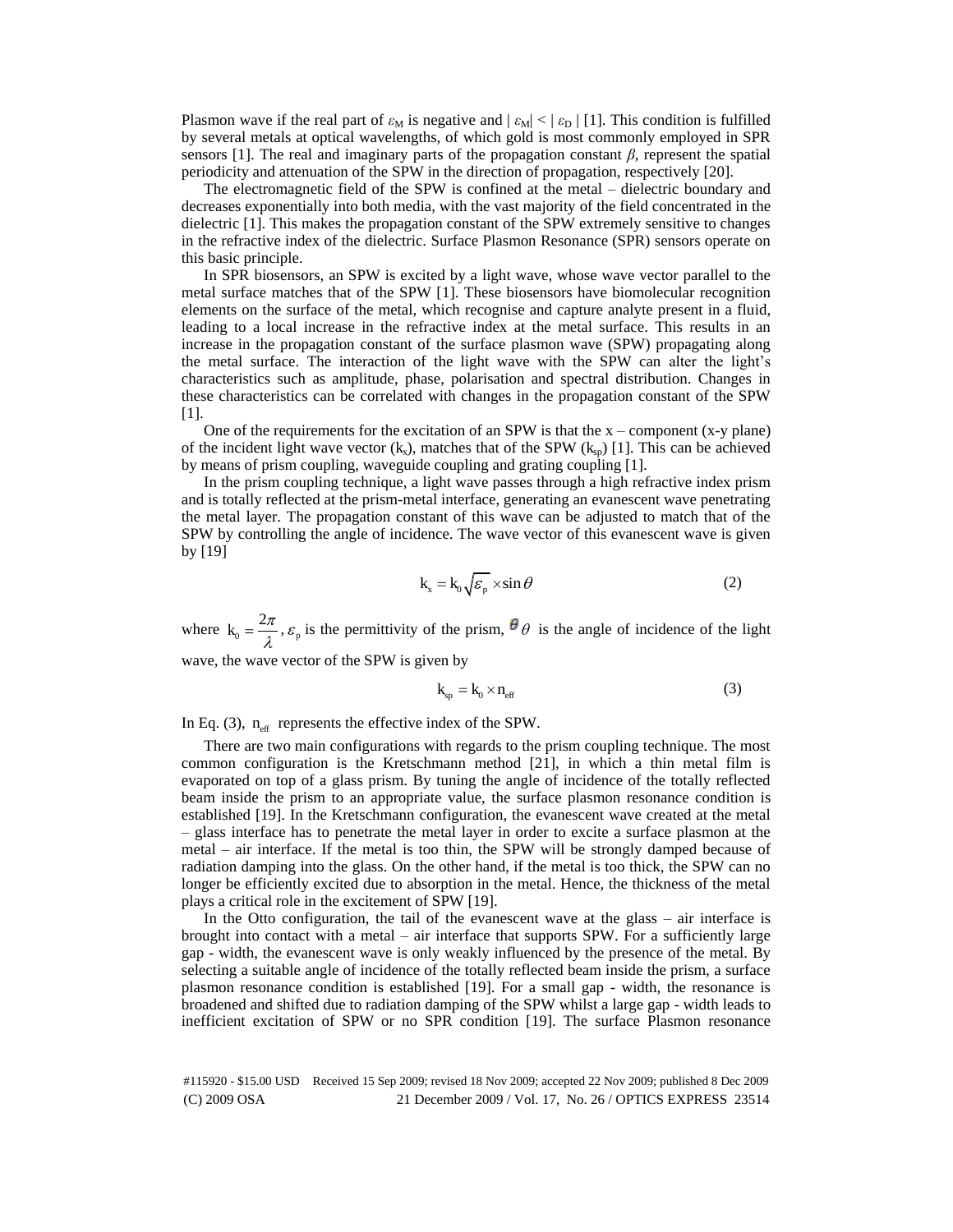condition in both Kretschmann and Otto configurations manifest itself as a minimum in the reflected light.

The Kretschmann configuration has been the preferred configuration over the years, as the Otto configuration proved to be experimentally inconvenient due the challenging control of the tiny air gap between the interfaces [19].

Recent advances in microfabrication and thin – film technology makes the fabrication of SPR biosensors based on Otto configuration feasible. We believe that it is feasible to fabricate SPR waveguide sensors based on Otto configuration with typical gap - widths exceeding 100 nm, as presented in this paper, with current microfabrication and thin – film technology. Among other applications, SPR biosensors based on the Otto configuration will be preferable in applications where direct contact with the metal surface is undesirable [19].

#### 2.1 Planar Waveguide SPR Biosensors

Planar waveguide technologies offer the possibility of producing compact, monolithic, multisensory devices which may be connected to instrumentation using optical fibres, allowing remote operation [22].

Most planar waveguide sensors have three major sections. These are the input, multilayer and output sections. The input and output sections are employed to couple light into and out of the multilayer region of the device. The multilayer metal – clad part of the device acts as the interaction zone with the analyte.

There are several structural variables to optimise in order to design a planar waveguide SPR biosensor. However, there are some practical constraints regarding the substrate material, and subsequent waveguide manufacture, the availability of practical buffer layer materials and metal for the sensor surface [22]. It has been demonstrated that the use of a low index substrate glass offers the easiest phase matching between waveguide and surface Plasmon modes in a device when operating in water [23,24].

Another method for altering the phase-matching conditions is to insert a low refractive index buffer layer between the waveguide and metal. This serves a dual purpose of increasing the propagation distance of the surface plasmons [23] and shifting the location of the peak modal losses with respect to the refractive index of superstrate (analyte) [23]. The final material variable is the metal film. The choice of metal for use in SPR devices has been discussed in [25]. The stability and inertness of the metal film to aqueous environment is of paramount importance when designing sensors for such an environment [22]. It is for this reason that most SPR sensors use gold for the metallic layer.

In addition to the material variables, the dimension of the components is also very important. Specifically, the metal thickness, the length of the multi – layer section, buffer thickness and a host of other dimensional variables influence the operation of the sensor. Optimisation of these variables has been extensively discussed in [26,22,27,28].

#### **3. Simulation Results**

Figure 1 shows the schematic of the proposed waveguide SPR biosensor. Similar to the conventional waveguide SPR sensors, the proposed design has an input (I) and output (III) waveguide sections with a multilayer (II) section in the middle.

The input and output sections (I and III) consist of core and cladding with refractive indices of 1.46 and 1.45 respectively. The thickness of the core and cladding are fixed at  $1\mu$ m and 2µm respectively, to ensure single mode operation [27]. In the SPR section (II) of the proposed device, the analyte is sandwiched between the gold and core layers as shown in Fig. 2, similar to the Otto configuration. The length of the SPR section is denoted as  $L_{SPR}$  whilst the thickness of the analyte layer is given as  $t_{g}$ .

Simulations were carried out using CAMFR, an eigenmode solver with perfectly matched layers (PML) [29]. This ensures the absorption of waves travelling towards the walls, without the introduction of additional reflections, regardless of wavelength, incidence angle or polarisation of the incident wave [29]. The simulation results obtained by CAMFR were verified by benchmarking them against results from a commercial Finite Element software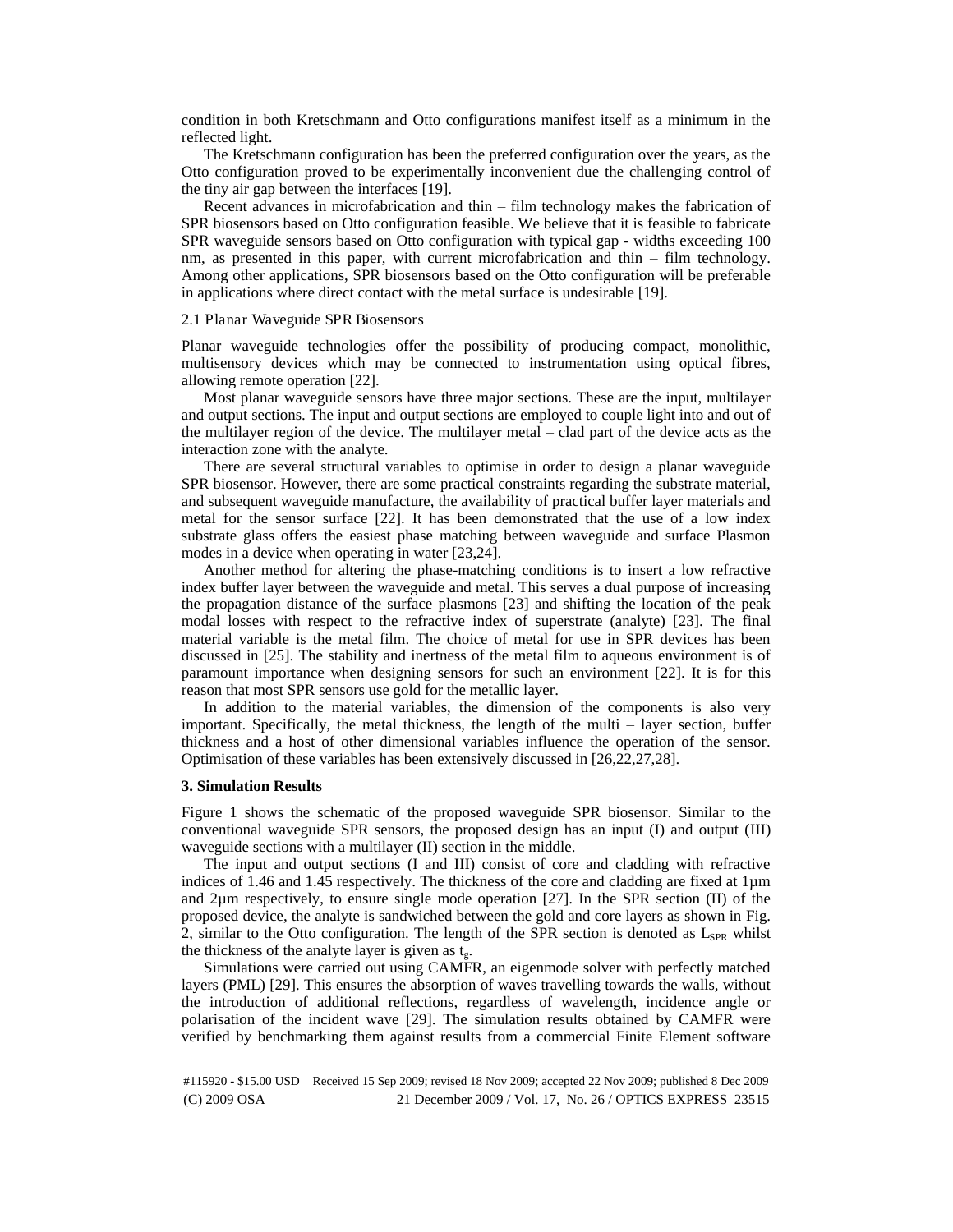package [30], [31], and [32]. The relatively high memory requirement and longer computation time of FEM for analysis of the proposed sensor resulted in the choice of CAMFR as the computation tool.

Each section of the sensor is modelled as a multilayer system and CAMFR is used to solve eigenmodes supported therein. The optical power transmitted through the structure in Fig. 1 is calculated by analysing the modal coupling between the various sections of the sensor. Sections (I) and (III) are assumed to be identical and lossless. The modal expansion coefficients are calculated using the necessary overlap integrals after the modes in Sections (I) and (II) are located [33]. These modes are then propagated through the length of Section (II) of the sensor before being coupled into Section (III), enabling the power transmitted to be calculated. The permittivity of gold was modelled using data from Johnson and Christy [34].

A broadband (550nm – 850nm) TM polarized light is applied at the input section of the sensor, and the transmission characteristics of the entire system are observed for variation in  $L_{SPR}$  and  $t_g$ . The refractive index of the analyte (n<sub>analyte</sub>) is assumed to be 1.33 (aqueous environment).

We begin the analysis by investigating the effects of the gap - width  $(t_g)$  on the performance of the sensor. The gap - width  $(t<sub>e</sub>)$  is varied from 175nm to 300nm, whilst that of the SPR section ( $L_{SPR}$ ) is kept constant at 100 µm. The transmission response of the proposed waveguide SPR sensor for various values of  $t<sub>g</sub>$  is shown in Fig. 2.



Fig. 2. Transmission properties of the proposed waveguide SPR sensor for various  $t_e$  values.  $n_{analyte} = 1.33$  and  $L_{SPR} = 100 \mu m$ .

The minimum in the various curves shown in Fig. 2 indicate the surface plasmon resonance condition in the respective curves. The resonant wavelengths for each curve can be located at the minimum of the respective curves. The minimum in the received light at resonance condition can be attributed to the fact that a portion of the input light is converted to SPW travelling at the gold – analyte interface, such that its energy is totally dissipated before reaching the output section of the sensor. The minimum can also be thought of as being due to destructive interference between the input light and that of the SPW due to radiation damping. It can therefore be established that the magnitude of the dip in the received power is influenced by the efficiency of the SPW conversion, which is dependent on the gap - width,  $t_{\nu}$ . This explains the dependency of the transmission on the gap – width  $(t_g)$  of the sensor at a fixed L<sub>SPR</sub>. Comparing the various plots in Fig. 2 reveals that gap - widths ( $t_g$ ) of 225 nm, 250 nm, 175 nm and 150 nm lead to comparably high dips in the received power. Since the gap – width  $(t<sub>p</sub>)$ , is filled with the analyte, it has an influence on the phase - matching conditions between the waveguide and surface plasmon modes. This implies a change in the gap – width  $(t_g)$ , leads to a corresponding change in the phase – matching conditions, specifically the resonant wavelength ( $\lambda_{res}$ ). Figure 2 illustrates this property where a shift in the resonant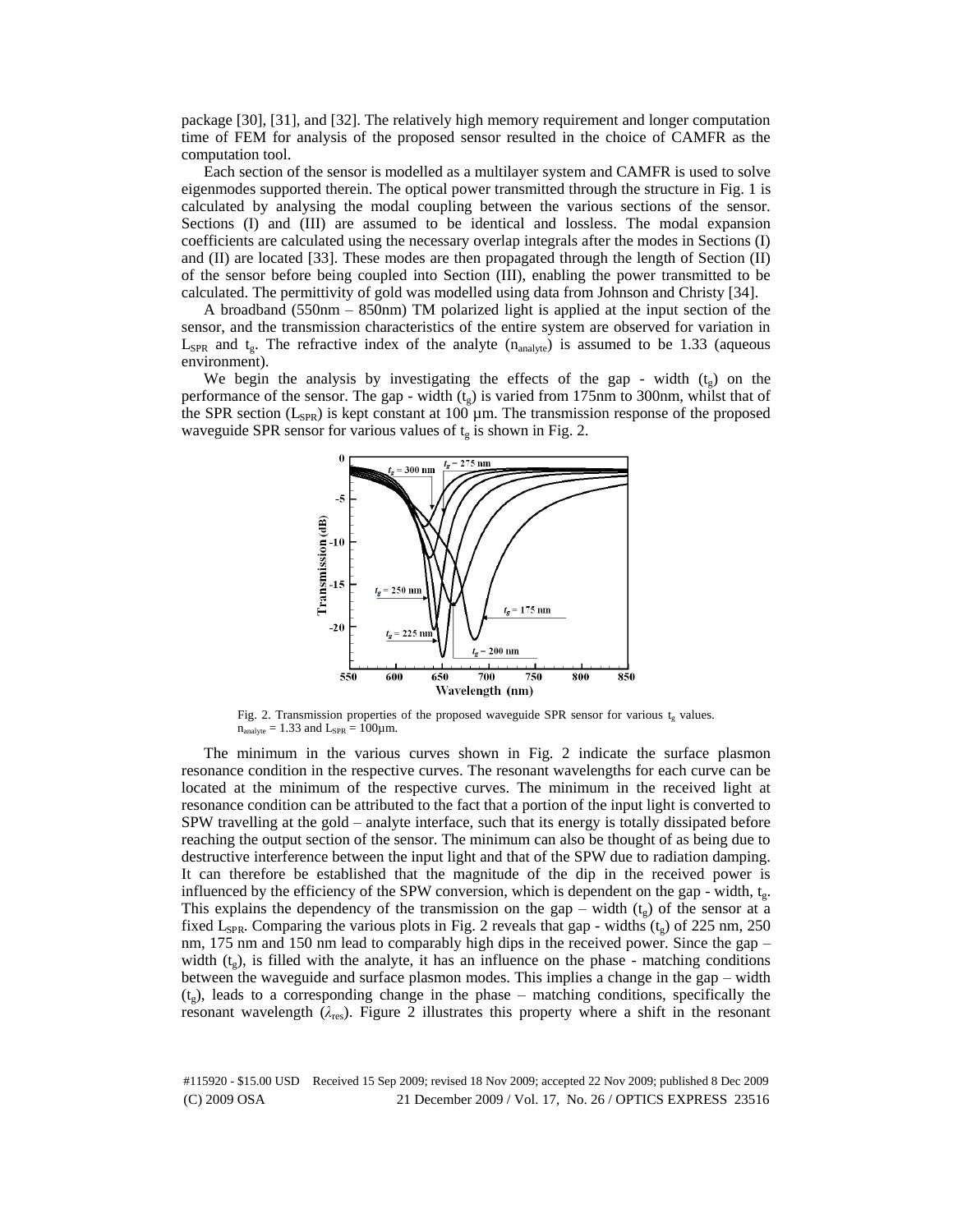wavelength is observed for a change in the gap – width  $(t<sub>e</sub>)$ . This property is very important for the design of the device at a specified resonant wavelength.

The performance of SPR sensors can be characterised by three main parameters: sensitivity, resolution and FWHM. The sensitivity  $(S_n)$  of a SPR sensor with spectral interrogation is defined as [1]

$$
S_n = \frac{\delta \lambda_{\text{res}}}{\delta n_{\text{analyte}}} \tag{4}
$$

where  $\delta n_{analyte}$  is the change in analyte refractive index and  $\delta \lambda_{res}$  is the corresponding shift in resonance wavelength. This relation has been used to calculate the sensitivities of the proposed SPR sensor for different values of  $t_g$  as shown in Fig. 3. The sensitivity was calculated based on the change in refractive index of the analyte  $(n_{analyte})$  from 1.33 to 1.34.



Fig. 3. Sensitivity of the proposed SPR sensor for various  $t_g$  values. L<sub>SPR</sub> = 100 $\mu$ m.

It can be observed that the sensitivity of the proposed sensor varies from a peak value of 3750 nm/RIU at  $t<sub>g</sub> = 175$  nm and decreases with increase in  $t<sub>g</sub>$ . This behavior can be attributed to the inefficient excitation of the SPW as the gap – width  $(t_g)$  is increased [19].

The resolution of an SPR sensor can be determined by [1]:

$$
s_n^{-1} \times \delta \lambda_a \tag{5}
$$

where  $\delta \lambda_a$  is the sensitivity of the device used to measure the shift in resonant wavelength of the sensor (typically 0.01nm). The full width at half maximum power (FWHM), determines how accurately  $\delta \lambda_{\text{res}}$  can be determined. A large FWHM value decreases the accuracy in the measurement of the SPR wavelength ( $\delta \lambda_{\rm res}$ ). Figure 4 shows the variation in FWHM of the proposed SPR sensor with regards to  $t_g$ .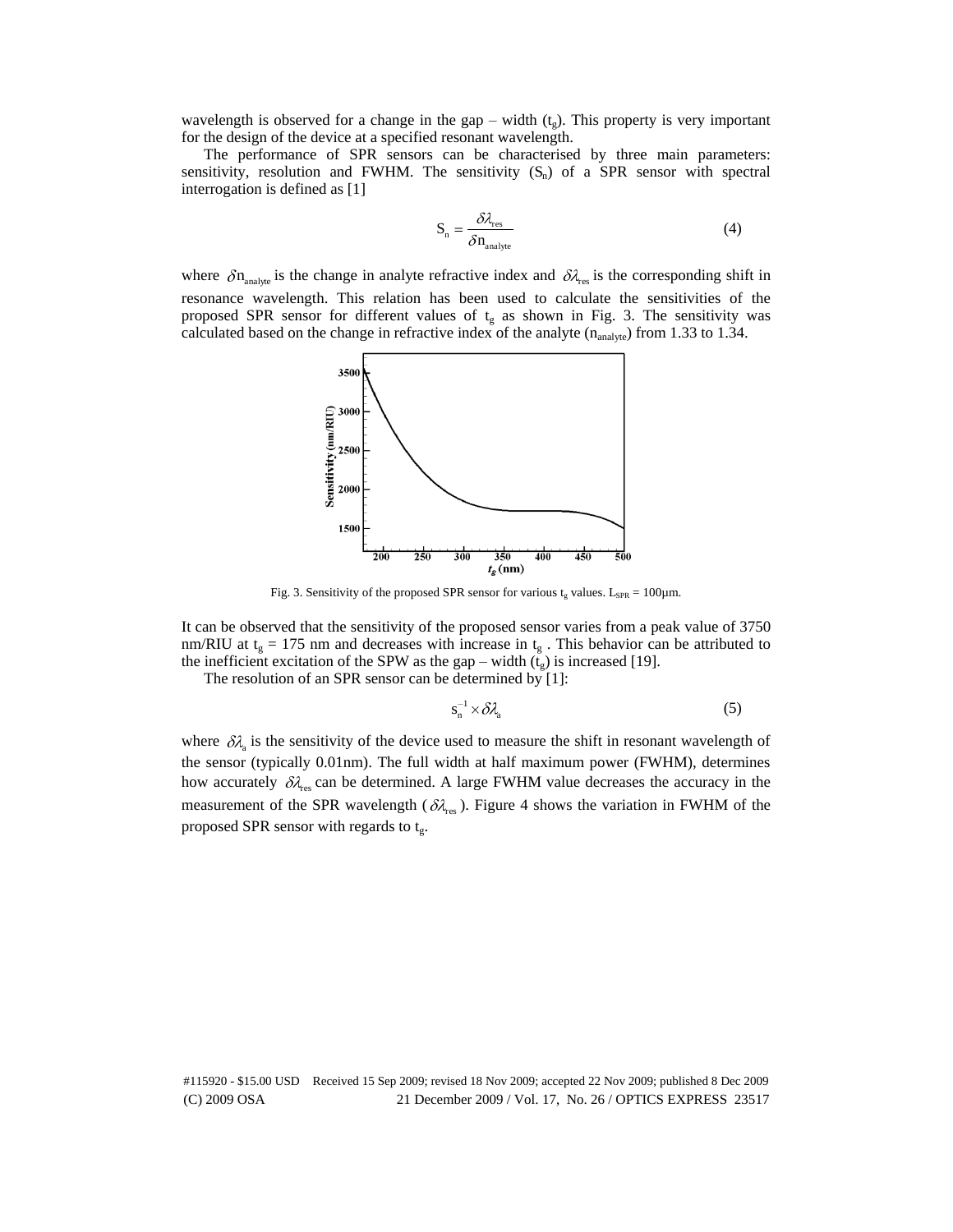

Fig. 4. FWHM of the proposed SPR sensor for various  $t_g$  values. L<sub>SPR</sub> = 100 $\mu$ m and n<sub>analyte</sub> = 1.33.

It can be observed that for a fixed  $L_{SPR}$ , the FWHM varies inversely proportionally to  $t_{g}$ . By combining results from Fig. 3 and 4, optimal structural parameters can be obtained for a fixed L<sub>SPR</sub> value depending on whether high sensitivity or low FWHM value is the priority of the design objective. In most cases, however, a compromise must be reached such that the sensitivity is maximised whilst minimising the FWHM.

An optimum length of the SPR section of the device will ensure that the SPW will have enough travel distance to dissipate into the gold metal before reaching the detector at the output [26,22,27]. Hence, it is important to investigate the effect of the length of the SPR  $(L<sub>SPR</sub>)$  section on the performance of the proposed sensor. In this regard,  $t<sub>g</sub>$  is fixed at different specific values whilst that of  $L_{SPR}$  is varied from 100  $\mu$ m to 500  $\mu$ m. The response of the device to variation in L<sub>SPR</sub> for  $t_g = 250$  nm is shown in Fig. 5.



Fig. 5. Transmission characteristics of the proposed SPR sensor for different L<sub>SPR</sub> values ( $t_g$  = 250 nm).

It can be observed that the dip in the various curves increase with an increase in  $L_{SPR}$ . This could be attributed to increase in the attenuation of the SPW in the gold layer and that of the light wave in the waveguide. Another observation worth noting is that of the constant position of the resonant wavelength regardless of  $L_{SPR}$ . If one considers the resonance wavelength to be the point of phase matching between the waveguide mode and the surface-plasmon wave then it is expected to be independent of  $L_{SPR}$ . This explains the phenomenon of constant resonant wavevength irrespective of  $L_{SPR}$  as shown in Fig. 5. This behavior is very important for the design of short length sensors.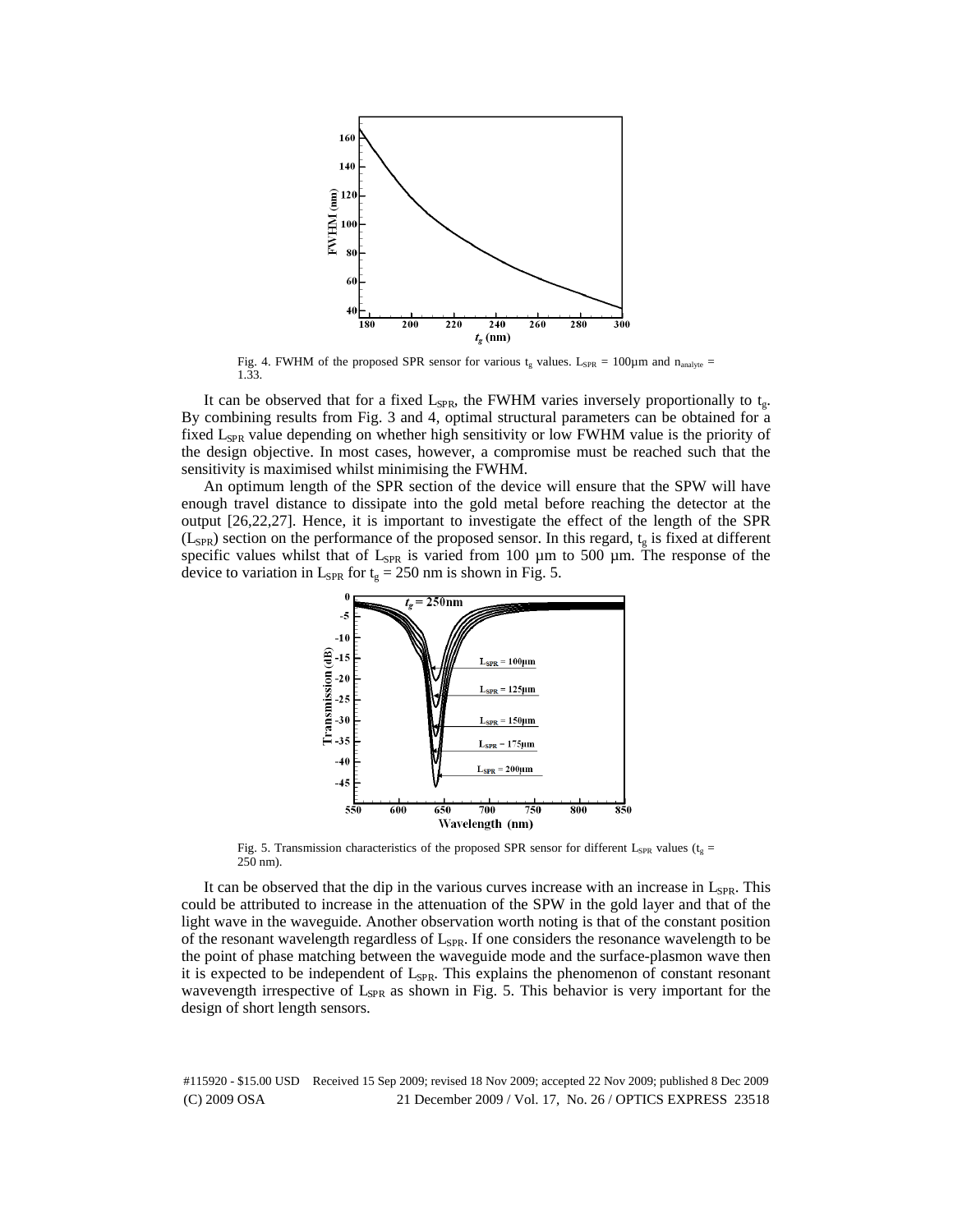Next, the effect of  $L_{SPR}$  on the sensitivity of the proposed sensor is investigated for different values of t<sub>g</sub>. Figure 6 shows the particular case for t<sub>g</sub> = 175 nm and 225 nm.



Fig. 6. Variation in sensitivity of the proposed SPR sensor for varying L<sub>SPR</sub> values. The thick line and dashes correspond to  $t_{g}$  values of 175 nm and 225 nm respectively.

It is shown in Fig. 6 that the sensitivity of the sensor is dependent on  $L_{SPR}$ . In the case of  $t_{g}$  $= 175$  nm, the sensitivity varies from a value of 3700 nm/RIU to 5000 nm/RIU. Similar sensitivity variation can be observed for the scenario of  $t_g = 225$  nm. When a guided mode enters the active region of the sensor, it is decomposed into guided and radiation modes of the region, the power distribution among these modes being dependent on the field profiles of the modes and thus the physical structure of the active section [19,26]. At relatively small gap  $$ width  $(t<sub>s</sub>)$  values, the structure of the active region permits the existence of more complex modes such that the sensitivity of the sensor is highly dependent on  $L_{SPR}$  as shown in Fig. 5. However, as the gap – width  $(t_g)$  is increased, the dependency decreases and the sensitivity curve becomes more flattened. This property is illustrated in Fig. 5 where the degree of dependency for the case of  $t<sub>g</sub> = 225$ nm is relatively smaller as compared to that of 175 nm.

The next step involves investigating the effects of the  $L_{SPR}$  on the FWHM of the proposed SPR sensor. This is illustrated in Fig. 7.



Fig. 7. Variation in FWHM of the proposed SPR sensor for varying  $L_{SPR}$  values ( $n_{analyte} = 1.33$ .).

The results presented so far, give a good understanding of the effects of the structural parameters on the performance of the proposed sensor. One can choose a combination of structural parameters to optimise the sensor given specific requirements such high sensitivity, low FWHM or both. In our particular case, we intend to optimise the sensor to operate in an aqueous environment with the best possible sensitivity and an acceptable FWHM value.

It can be observed from Fig. 7 that the scenarios depicted in thick continuous lines ( $t_g$  = 250nm, 275nm and 300nm) lead to low FWHM values as compared to those in dashes ( $t_g$  =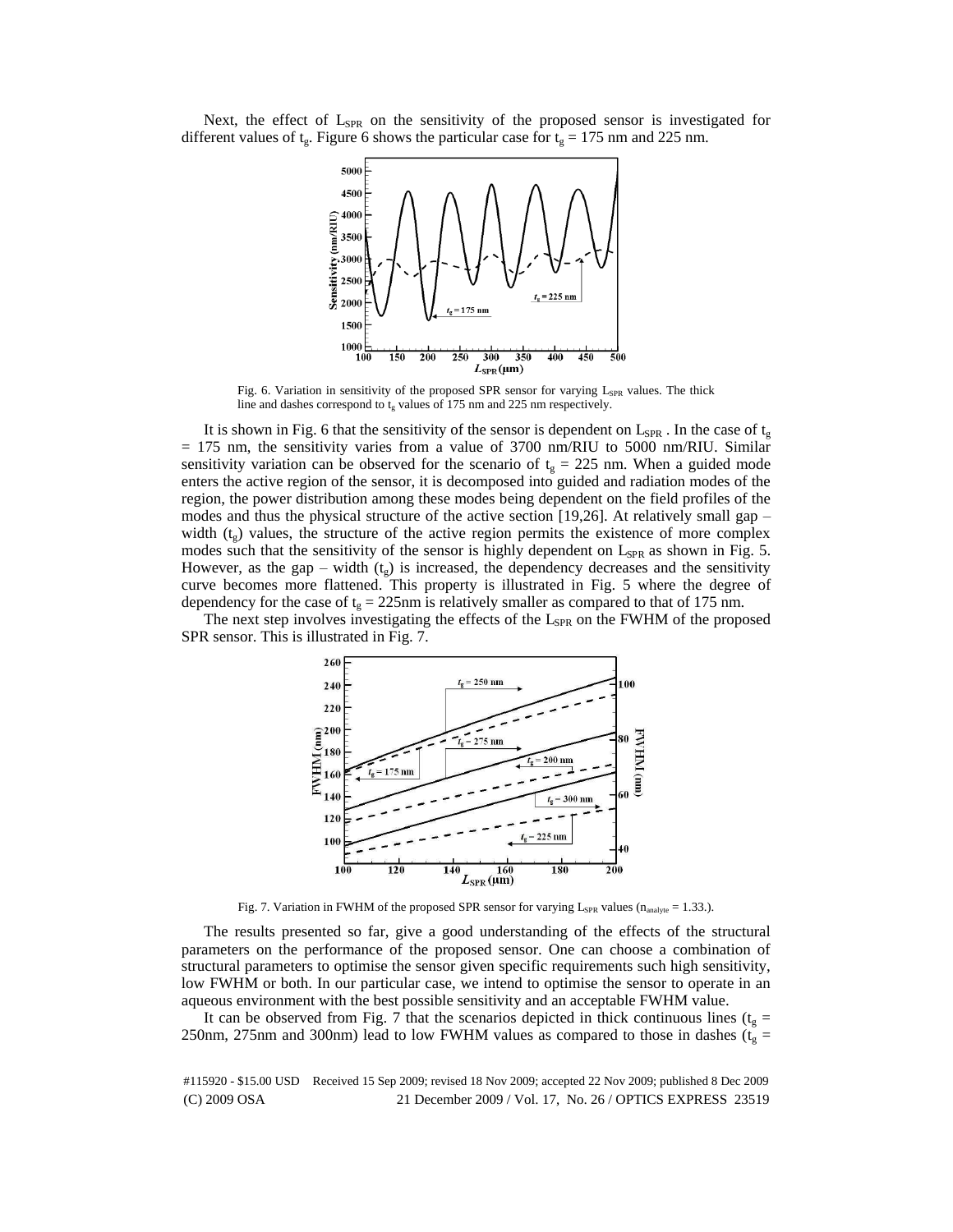175nm, 200nm and 225 nm). Despite their comparatively low FWHM values, they yield relatively low sensitivities. Based on our design objectives, the optimal parameters for maximum sensitivity and minimum FWHM in aqueous environment are  $t_g = 175$  nm and L<sub>SPR</sub>  $= 175 \mu m$ .

The next step investigates the resonant wavelength  $(\lambda_{res})$  as a function of n<sub>analyte</sub> of the optimised device. The results are shown in Fig. 8.



Fig. 8. Variation in the resonant wavelength with respect to  $n_{analyte}$  ( $t_g = 175$ nm, L<sub>SPR</sub> = 175 $\mu$ m).

The maximum slope of the curve in Fig. 8 represents the sensitivity of the device, which is found to be 4300 nm/RIU with a resolution of  $2.3 \times 10^{-6}$  RIU. The FWHM is calculated to be approximately 213 nm.

Figure 9 illustrates the shift in resonant wavelength for a small change in analyte refractive index of the proposed sensor. The sensitivity of the sensor can also be computed using Fig. 9 and this leads to a value of 4300 nm/RIU, which is in agreement with that of Fig. 8.



Fig. 9. Shift in resonant wavelength with respect to  $n_{analyte}$  ( $t_g = 175$  nm,  $L_{SPR} = 175 \mu m$ ).

### **4. Conclusion**

The design and optimisation of a novel waveguide SPR biosensor based on the Otto configuration, has been presented in this paper. The structure is very simple in nature and does not require any buffer layer. It has been shown that by selecting appropriate structural parameters, the sensor can achieve a sensitivity of 4300 nm/RIU (resolution of  $2.3 \times 10^{-6}$  RIU